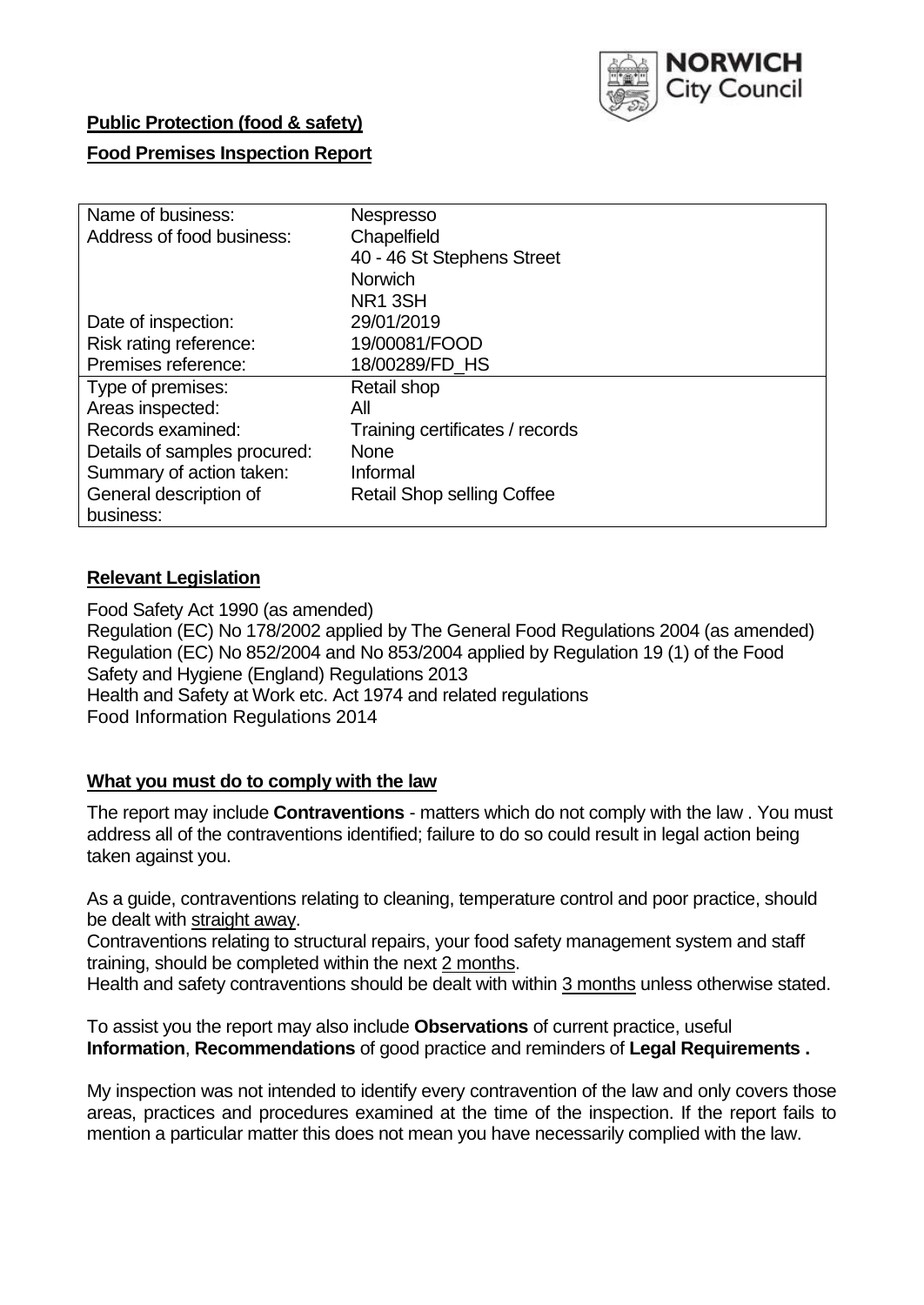# **FOOD SAFETY**

#### **How we calculate your Food Hygiene Rating:**

The food safety section has been divided into the three areas which you are scored against for the hygiene rating: 1. food hygiene and safety procedures, 2. structural requirements and 3. confidence in management/control procedures. Each section begins with a summary of what was observed and the score you have been given. Details of how these scores combine to produce your overall food hygiene rating are shown in the table.

| <b>Compliance Area</b>                     |          |    |           | <b>You Score</b> |                |    |           |    |          |  |  |
|--------------------------------------------|----------|----|-----------|------------------|----------------|----|-----------|----|----------|--|--|
| Food Hygiene and Safety                    |          |    |           | $\Omega$         | 5              | 10 | 15        | 20 | 25       |  |  |
| <b>Structure and Cleaning</b>              |          |    |           | $\Omega$         | 5              | 10 | 15        | 20 | 25       |  |  |
| Confidence in management & control systems |          |    |           | $\overline{0}$   | 5              | 10 | 15        | 20 | 30       |  |  |
|                                            |          |    |           |                  |                |    |           |    |          |  |  |
| <b>Your Total score</b>                    | $0 - 15$ | 20 | $25 - 30$ |                  | $35 - 40$      |    | $45 - 50$ |    | > 50     |  |  |
| <b>Your Worst score</b>                    | 5        | 10 | 10        |                  | 15             |    | 20        |    |          |  |  |
|                                            |          |    |           |                  |                |    |           |    |          |  |  |
| <b>Your Rating is</b>                      | 5        |    |           | 3                | $\overline{2}$ |    |           |    | $\Omega$ |  |  |

Your Food Hygiene Rating is 4 - a good standard



# **1. Food Hygiene and Safety**

Food hygiene standards are high. You demonstrated a very good standard of compliance with legal requirements. You have safe food handling practices and procedures and all the necessary control measures to prevent cross-contamination are in place. Some minor contraventions require your attention. **(Score 5)**

#### Hand-washing

**Contravention** The following evidence indicated hand-washing was not suitably managed:

• sanitiser was being used instead of hand washing

**Legal Requirement** An adequate number of wash hand basins must be available for use, they must be suitably located and designated for cleaning hands

**Information** Proper hand-washing is essential to prevent cross-contamination of E.coli 0157 and other harmful bacteria onto food and food contact surfaces.